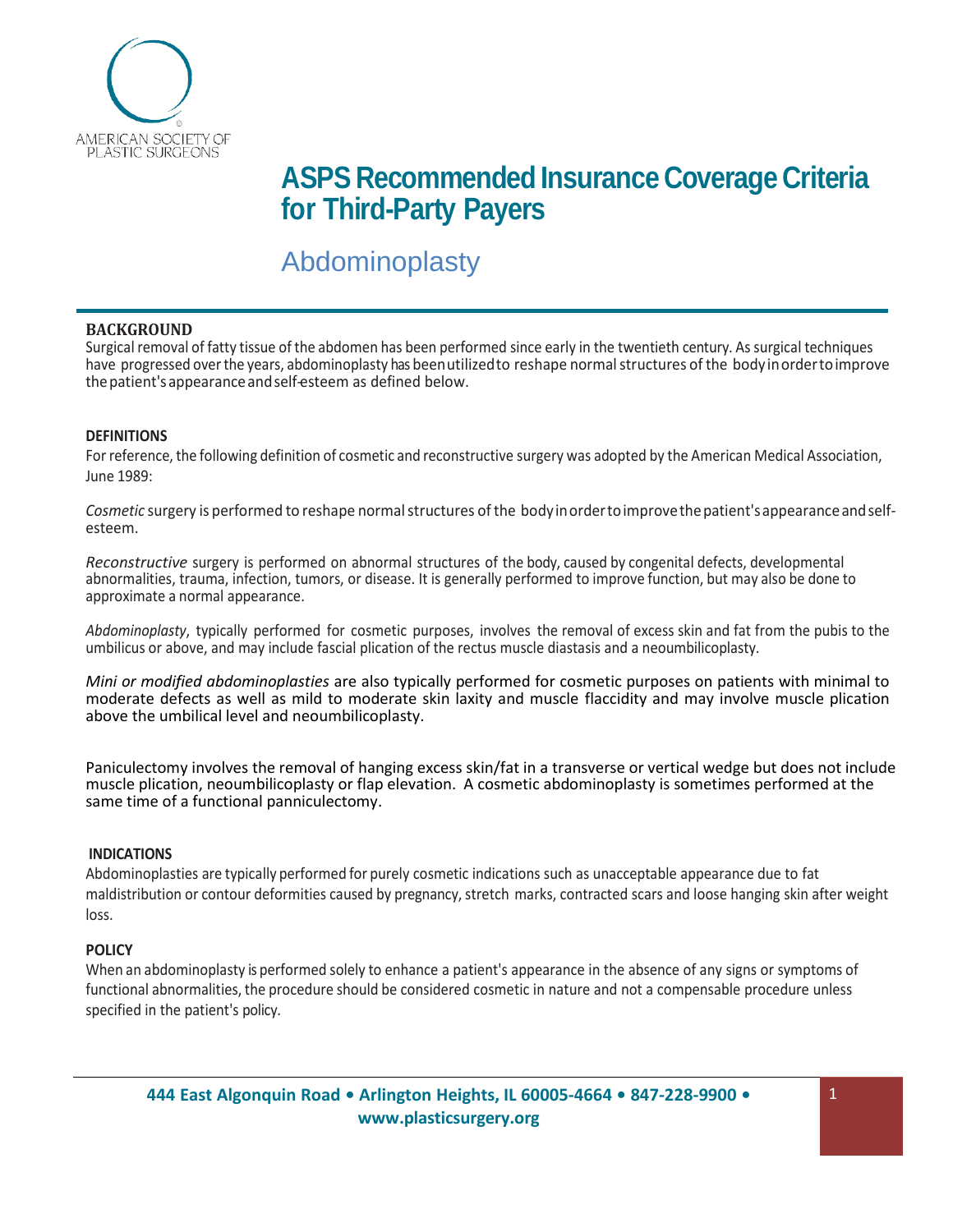In the case where a panniculectomy is combined with plication of the rectus abdominis muscle and/or translocation of the umbilicus, this may be completed as a single stage procedure but the plication of the rectus abdominis muscle and/or translocation of umbiicus should be considered purely cosmetic and separately billed to the patient.

In rare circumstances, plastic surgeons may perform a hernia repair in conjunction with an abdominoplasty. A true hernia repair involves opening fascia and/or dissection of a hernia sac with return of intraperitoneal contents back to the peritoneal cavity. A true hernia repair should not be confused with diastasis recti repair, which is part of a standard abdominoplasty.

# **CODING**

The following codes are provided as a guideline for the physician and are not meant to be exclusive of other possible codes. Other codes may be acceptable depending on the nature of any given procedure.

Indications may vary, depending on the cause of abdominal wall laxity and/or disfigurement, however certain conditions are associated with abdominoplasty and/or panniculectomy procedures.

| <b>Diagnosis</b>                                   | ICD-10 Code |  |
|----------------------------------------------------|-------------|--|
| Cosmetic abdominoplasty or cosmetic panniculectomy |             |  |
| Encounter for cosmetic surgery                     | Z41.1       |  |

| <b>Procedure</b>                                                                                                                                                                                                                        | <b>CPT Code</b> |
|-----------------------------------------------------------------------------------------------------------------------------------------------------------------------------------------------------------------------------------------|-----------------|
| Panniculectomy (Functional or Cosmetic)                                                                                                                                                                                                 |                 |
| Excision, excessive skin and subcutaneous tissue<br>(includes lipectomy); abdomen, infraumbilical<br>panniculectomy                                                                                                                     | 15830           |
|                                                                                                                                                                                                                                         |                 |
| Abdominoplasty (Cosmetic)                                                                                                                                                                                                               |                 |
| Excision, excessive skin and subcutaneous tissue<br>(includes lipectomy); abdomen (e.g.,<br>abdominoplasty) (includes umbilical transposition<br>and fascial plication)<br>List separately in addition to code for primary<br>procedure | +15847          |
| Use 15847 in conjunction with 15830<br>For abdominal wall hernia repair, see 49491-49587<br>To report other abdominoplasty, use 17999                                                                                                   |                 |
|                                                                                                                                                                                                                                         |                 |
| Minor or Modified Abdominoplasty (Cosmetic)                                                                                                                                                                                             | 17999           |
| Unlisted procedure, skin, mucous membrane and<br>subcutaneous tissue                                                                                                                                                                    |                 |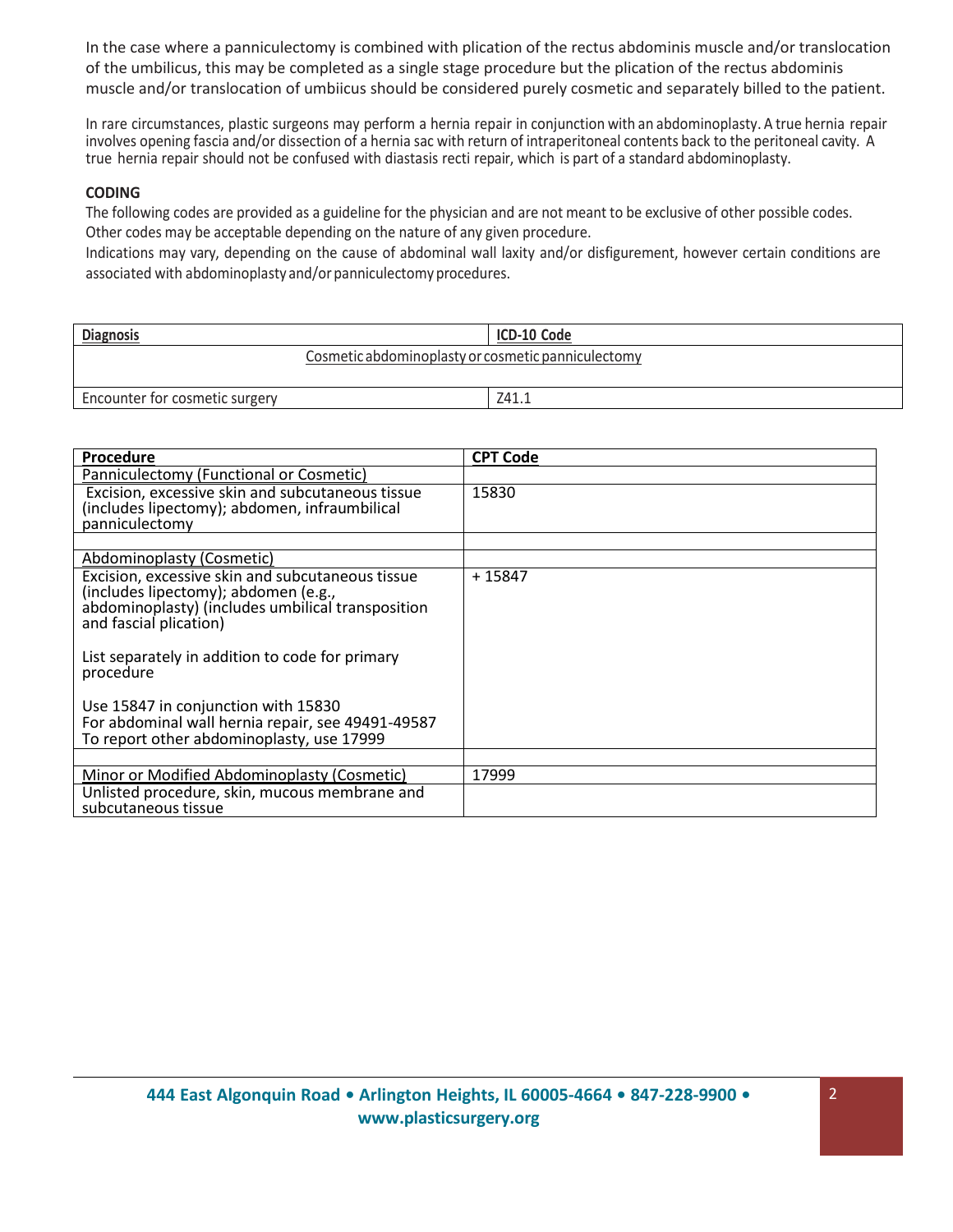# Coding Hernia Repairs

In rare circumstances, plastic surgeons may perform a hernia repair in conjunction with an abdominoplasty or panniculectomy. A true hernia repair involves opening fascia and/or dissection of a hernia sac with return of intraperitoneal contents back to the

peritoneal cavity.<sup>12</sup> A true hernia repair should not be confused with diastasis recti repair, which is part of a standard abdominoplasty. When a true hernia repair is performed, the following distinct codes, separate from the abdominoplasty/ panniculectomy, may be utilized.

| <b>Diagnosis</b>     | ICD-10 Code |
|----------------------|-------------|
| Umbilical hernia     | K42.0       |
| Ventral, unspecified | K43.9       |
| Incisional           | K43.2       |

| <b>Procedure</b>                                               | <b>CPT Code</b> |
|----------------------------------------------------------------|-----------------|
| Repair initial incisional or ventral hernia; reducible         | 49560           |
| Repair initial incisional or ventral hernia incarcerated or    | 49561           |
| strangulated                                                   |                 |
| Repair recurrent incisional or ventral hernia;<br>reducible    | 49560           |
| Repair recurrent incisional or ventral hernia;<br>strangulated | 49566           |
| Implantation of mesh or other prosthesis                       | +49568          |
| for incisional or ventral hernia repair (List separately       |                 |
| in addition to code for the incisional                         |                 |
| or ventral hernia repair)                                      |                 |
| Repair epigastric hernia (eg, preperitoneal fat);              | 49570           |
| reducible                                                      |                 |
| Repair epigastric hernia (eg, preperitoneal fat);              | 49572           |
| incarcerated or strangulated                                   |                 |
| Repair umbilical hernia, age 5 or over;                        | 49585           |
| Reducible                                                      |                 |
| Repair umbilical hernia, age 5 or over; incarcerated           | 49587           |
| or strangulated                                                |                 |